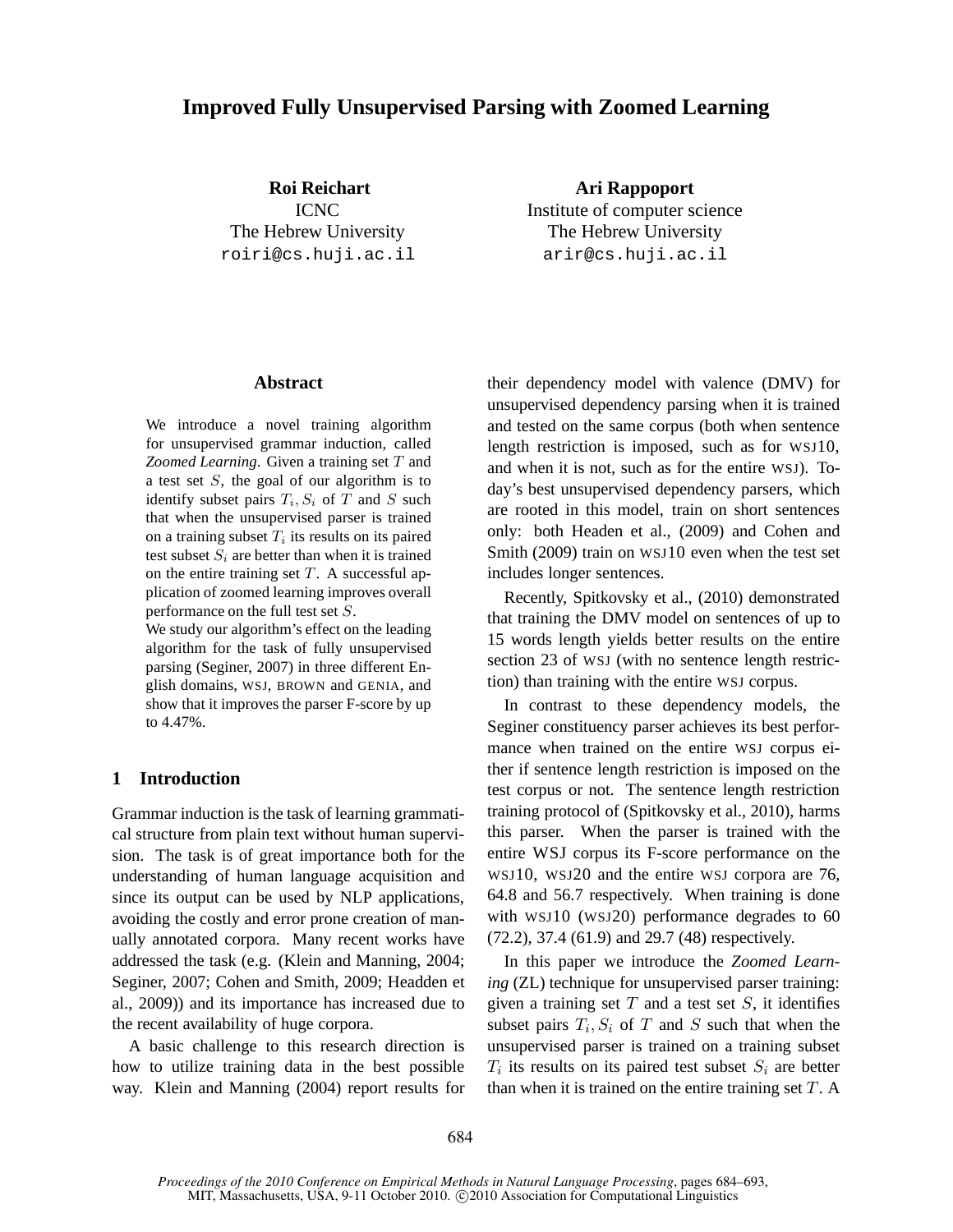successful application of zoomed learning improves performance on the full test set S.

We describe ZL algorithms of increasing sophistication. In the simplest algorithm the subsets are randomly selected while in the more sophisticated versions subset selection is done using a fully unsupervised measure of constituency parse tree quality.

We apply ZL to the Seginer parser, the best algorithm for fully unsupervised constituency parsing. The input is a plain text corpus without any annotation, not even POS tagging<sup>1</sup>, and the output is an unlabeled bracketing for each sentence.

We experiment in three different English domains: WSJ (economic newspaper), GENIA (biological articles) and BROWN (heterogeneous domains), and show that ZL improves the parser F-score by as much as 4.47%.

## **2 Related Work**

Unsupervised parsing has attracted researchers for over a quarter of a century (see (Clark, 2001; Klein, 2005) for reviews). In recent years efforts have been made to evaluate the algorithms on manually annotated corpora such as the WSJ PennTreebank. Recent works on unlabeled bracketing or dependencies induction include (Klein and Manning, 2002; Klein and Manning, 2004; Dennis, 2005; Bod, 2006a; Bod, 2006b; Bod, 2007; Smith and Eisner, 2006; Seginer, 2007; Cohen et al., 2008; Cohen and Smith, 2009; Headden et al., 2009). Most of the works above use POS tag sequences, created either manually or by a supervised algorithm, as input. The only exception is Seginer's parser, which induces bracketing from plain text.

Our confidence-based ZL algorithms use the PUPA unsupervised parsing quality score (Reichart and Rappoport, 2009b). As far as we know, PUPA is the only unsupervised quality assessment algorithm for syntactic parsers that has been proposed. Combining PUPA with Seginer's parser thus preserves the fully unsupervised nature of the task.

Quality assessment of a learning algorithm's output has been addressed for supervised algorithms (see (Caruana and Niculescu-Mizil, 2006) for a survey) and specifically for supervised syntactic parsing (Yates et al., 2006; Reichart and Rappoport, 2007; Ravi et al., 2008; Kawahara and Uchimoto, 2008). All these algorithms are based on manually annotated data and thus do not preserve the unsupervised nature of the task addressed in this paper.

We experiment with the Seginer parser for two reasons. First, this is the best algorithm for the task of fully unsupervised parsing which motivates us to improve its performance. Second, this is the only publicly available unsupervised parser that induces constituency trees. The PUPA score we use in our confidence-based algorithms is applicable for constituency trees only. When additional constituency parsers will be made available, we will test ZL with them as well. Interestingly, the results reported for other constituency models (the CCM model (Klein and Manning, 2002) and the U-DOP model (Bod, 2006a; Bod, 2006b)) are reported when the parser is trained on its test corpus even if the sentences is that corpus are of bounded length (e.g. WSJ10). This raises the question if using more training data (e.g. the entire WSJ) wisely can enhance these models.

Recently, Spitkovsky et al., (2010) proposed three approaches for improvement of unsupervised grammar induction by considering the complexity of the training data. The approaches have been applied to the DMV unsupervised dependency parser (Klein and Manning, 2004) and improved its performance. One of these approaches is to train the model with sentences whose length is up to 15 words. As noted above, such a training protocol fails to improve the performance of the Seginer parser.

The other approaches in that paper, bootstrapping via iterated learning of increasingly longer sentences and a combination of the bootstrapping and the short sentences approaches, are not directly applicable to the Seginer parser since its training method cannot be trivially bootstrapped with parses created in former steps (Seginer, 2007).

**Related machine learning methods.** ZL is related to ensemble methods. Both ZL and such methods produce multiple learners, each of them trained on a different subset of the training data, and decide which learner to use for a particular test instance. Bagging (Breiman, 1996) and boosting (Freund and Schapire, 1996), where the experts utilize the same

<sup>1</sup> For clarity of exposition, we still refer to this corpus as our *training corpus.* In the algorithms presented in this paper, the test set is included in the training set which is a common practice in unsupervised parsing.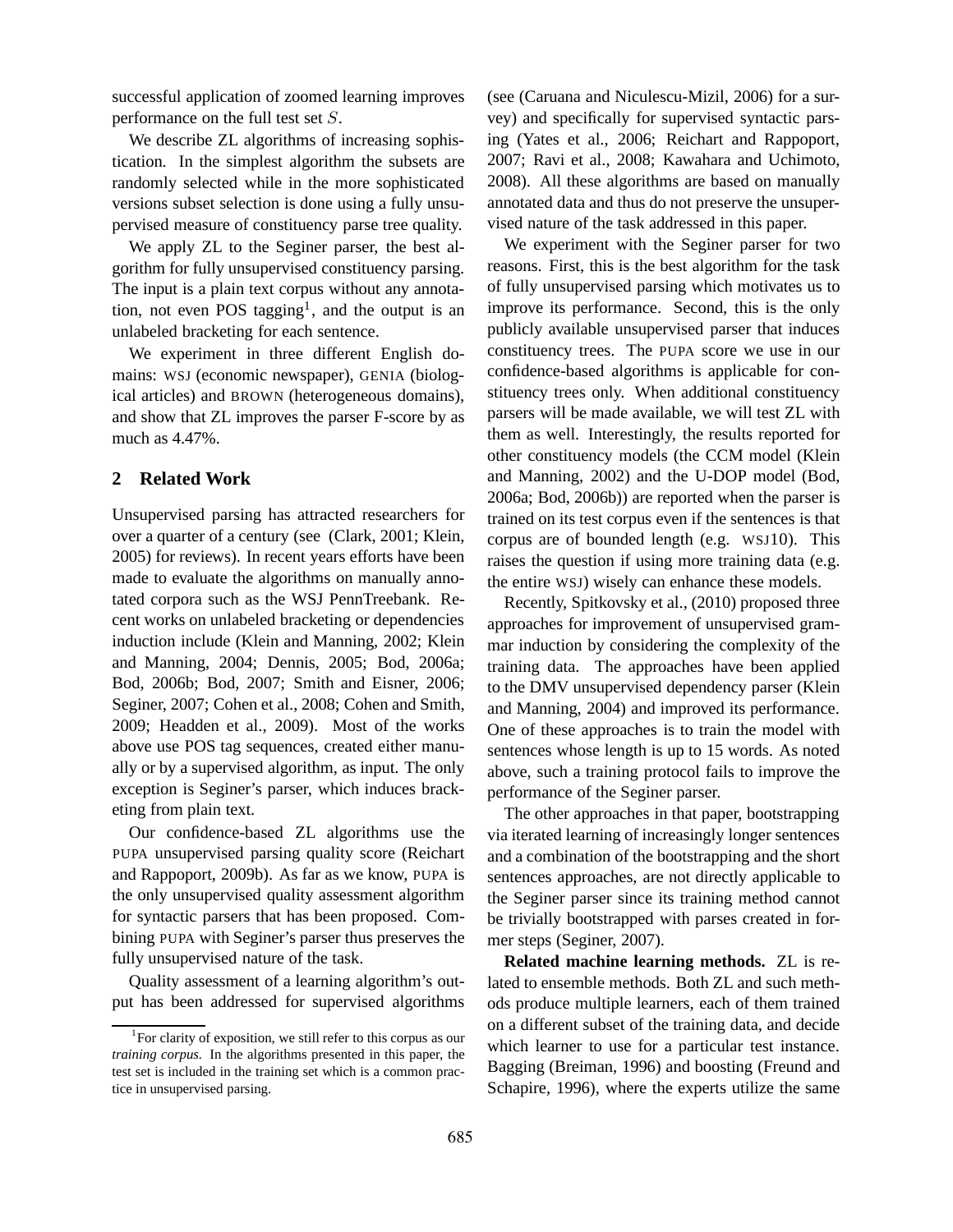learning algorithm and differ in the sample of the training data they use for its training, were applied to supervised parsing (Henderson and Brill, 2000; Becker and Osborne, 2005). In Section 3 we discuss the connection of ZL to boosting.

Owing to the fact that ZL produces different learners, it is natural to use it in conjunction with an ensemble method, which is what we do in this paper with our EZL model (Section 3).

ZL is also related to active learning (AL) (Cohn and Ladner, 1994). AL also uses training subset selection, with the goal of obtaining a faster learning curve for an algorithm. AL is done in supervised settings, usually in order to minimize human annotation costs. AL algorithms providing faster learning than random subset selection for parsing have been proposed (Reichart and Rappoport, 2009a; Hwa, 2004). However, we are not aware of AL applications in which the *overall* performance on the test set has been improved. In addition, our application here is to an unsupervised problem.

Algorithms that utilize unsupervised clustering for class decomposition in order to improve classifiers' performance (e.g. (Vilalta and Rish, 2003)) are related to ZL. In such methods, examples that belong to the same class are clustered, and the induced clusters are considered as separate classes. These methods, however, have been applied only to supervised classification in contrast to our work that addresses unsupervised structured learning. Moreover, after class decomposition a classifier is trained with the entire training data while the subsets identified by a ZL algorithm are parsed by a parser trained only with the sentences they contain.

### **3 Zoomed Learning Algorithms**

Zoomed Learning proposes that performance on a particular test instance might improve if training is done on a proper *subset* of the training set. The ZL view is clearly applicable when the training data is comprised of subsets originating from different sources having different natures. If the test data is also similarly composed, performance on any particular test instance might improve if training is done on a training subset coming from the same source. However, even when the training and test data are from the same source, a ZL algorithm may capture

fine differences between subsets.

The ZL idea is therefore related to the notions of *in-domain* and *out-of-domain* (domain adaptation). In the former, the training and test data are assumed to originate from the same domain. In the latter, the test data comes from a different domain, and therefore has different statistics from the training data. Indeed, the performance of NLP algorithms in domain adaptation scenarios is markedly lower than in in-domain ones (McClosky et al., 2006).

ZL takes this observation to the extreme, assuming that a similar situation might exist *even in indomain scenarios.* After all, a 'domain' is only a coarse qualification of the nature of a data set. In NLP, a domain is usually specified as the genre of the text involved (e.g., 'newspapers'). However, there are additional axes that might influence the statistics obtained from training data, e.g., the syntactic nature of sentences.

This section presents our ZL algorithms. We start with the simplest possible ZL algorithm where the subsets are randomly selected. We then describe ZL algorithms based on quality-based parse selection. We first detail a basic version and then an extended version consisting of another level of parse selection. Finally, we briefly discuss the PUPA quality measure that we use to evaluate the quality of a parse tree.

In all versions of the algorithm the input consists of a set T of N training sentences, a set  $S \subseteq T$  of test sentences, and an integer number  $N_H \leq N$ .

**Zoomed Learning with Random Selection (**RZL**).** The simplest ZL algorithm randomly assigns each of the training sentences to one of n sets ( $n = 2$ ) in this paper). More explicitly, the set number is drawn from a uniform distribution on  $\{1, 2, \ldots n\}$ . Each set is then parsed by a parser that is trained only with the sentences contained in that set.

The intuition behind this algorithm is that different sets of sentences are likely to manifest different syntactic patterns. Consequently, the best way to learn the syntactic patterns of any given set of sentences might be to train the parser on the sentences contained in the set.

While simple, in Section 5 it is shown to improve the performance of the Seginer parser.

**The Basic Quality-Based Algorithm (**BZL**).** The idea of the basic ZL algorithm is that sentences for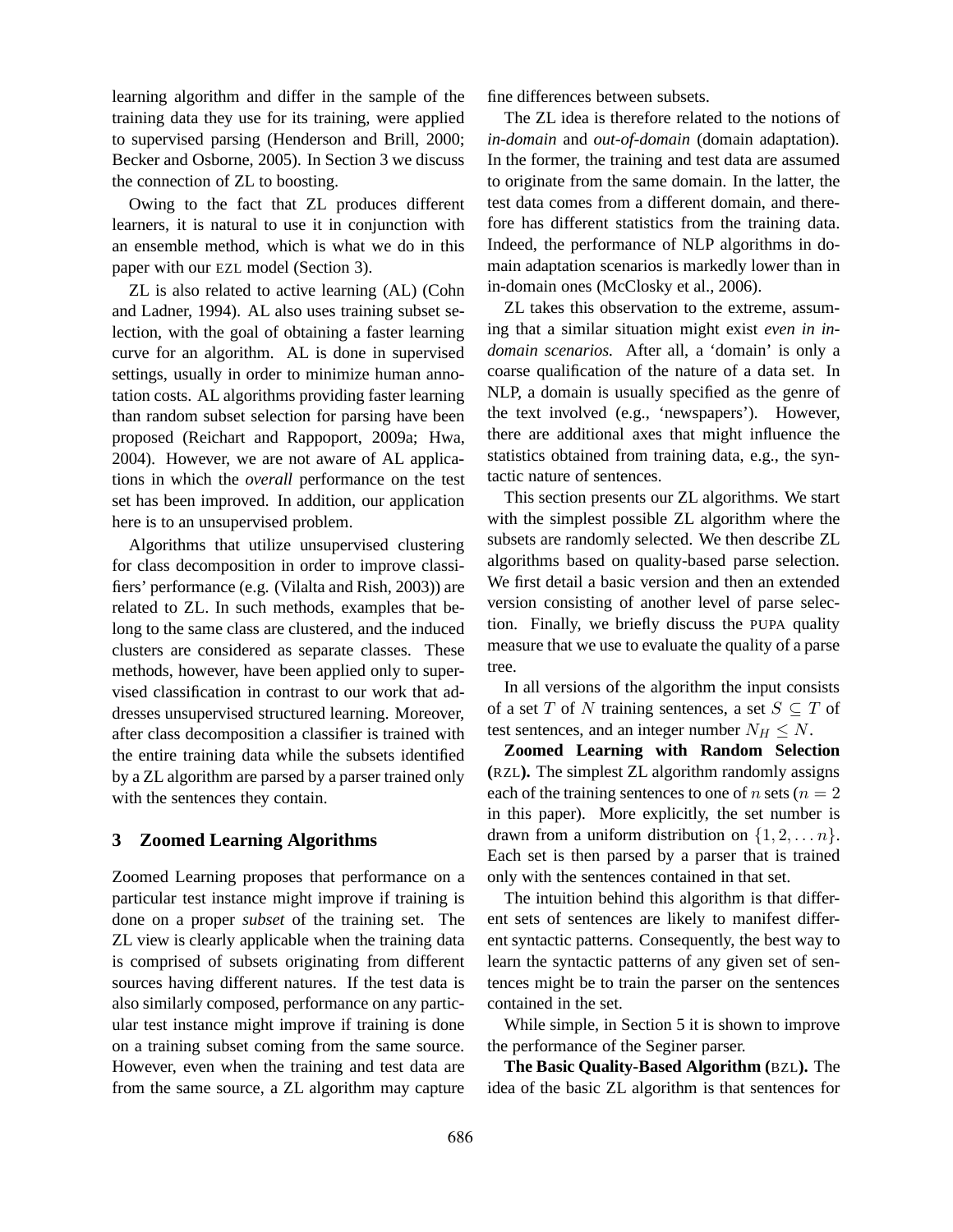which the parser provides low quality parses manifest different syntactic patterns than the sentences for which the parser provides high quality parses. The main challenge is therefore to estimate the quality of the produced parses without supervision.

The algorithm has three stages. In the first, we create the fully-trained model by training the parser using all of the  $N$  sentences of  $T$ . We then parse these N sentences using the fully-trained model.

In the second, we compute a parse confidence score for each of the  $N$  sentences, based on the  $N$ parses produced in the first stage. We divide the training sentences to two subsets: a high quality subset H consisting of the top scored  $N_H$  sentences, and a lower quality subset  $L$  consisting of the other  $N_L = N - N_H$  sentences.

As is common practice for this problem (Klein and Manning, 2004; Seginer, 2007), the test set is contained in the training set. This methodology is a valid one because the training set is unannotated. Our test set is thus naturally divided into two subsets, a high quality subset  $HT$  consisting of the test set sentences contained in  $H$  and a lower quality subset LT consisting of the test set sentences contained in L.

In the third stage, each of the test subsets is parsed by a model trained only on its corresponding training subset. This stage is motivated by our assumption that the high and low quality subsets manifest dissimilar syntactic patterns, and consequently the statistics of the parser's parameters suitable for one subset differ from those suitable for another.

We compute the confidence score in the second stage using the unsupervised PUPA algorithm (Reichart and Rappoport, 2009b). POS tags for it are induced using the fully unsupervised algorithm of Clark (2003). The parser we experiment with is the incremental parser of Seginer (2007), whose input consists of raw sentences and does not include any kind of supervised POS tags (created either manually or by a supervised algorithm). Consequently, our algorithm is fully unsupervised. The only parameter it has is  $N_H$  but ZL improves parser performance for most  $N_H$  values.

BZL is related to boosting. In boosting after training one member of the ensemble, examples are reweighted such that examples that are classified correctly are down-weighted. BZL does something similar: it uses PUPA to estimate which sentences are given high quality parse trees, and down-weights examples with high (low) PUPA score to 0 when training the L-trained (H-trained) model. However, in boosting the entire test set is annotated by the same learning model, while ZL parses each test subset with a model trained on its corresponding training subset.

**The Extended Quality-Based Algorithm (**EZL**).** The basic algorithm produces an ensemble of two parsing experts: the one trained on  $H$  and the one trained on  $L$ . It uses the ensemble to parse the test set by applying the  $H$ -trained expert to  $HT$  and the  $L$ -trained expert to  $LT$ . Naturally, there are other ways to utilize the ensemble to parse the test set. In addition, even if parse trees generated by the experts are better with high probability than those of the fully trained parser, they are not guaranteed to be so. The fully trained parser is therefore also a valuable member in the ensemble. Consequently, we introduce an extended zoomed learning algorithm (EZL).

The extended version is implemented as a final fourth stage of the previously described basic algorithm. In this stage, the two test subsets are parsed by the fully trained parsing model, in addition to being parsed by the zooming parsing models. We now have two parses for each test sentence s:  $P_Z(s)$ , the parse created by a parser trained with the sentences contained in its corresponding training subset, and  $P_F(s)$ , created by the fully trained parser.

For each of the two parses of each test sentence, a confidence score is computed by PUPA. As will be reviewed below, PUPA uses a *set* of parsed sentences to compute the statistics on which its scores are based. Therefore, there are two sources for a difference between the scores of the two parse trees of a given test sentence: the difference between the trees themselves, and the difference between the parses of the other sentences in the set.

The PUPA score for  $P_Z(s)$  is computed using the parses created for the sentences contained in the test subset of s by a parser trained with the corresponding training subset. The PUPA score for  $P_F(s)$  is computed using the parses created for the entire test set by the fully trained parser.

The algorithm now outputs a final parse by selecting for each sentence the parse tree having the higher PUPA score.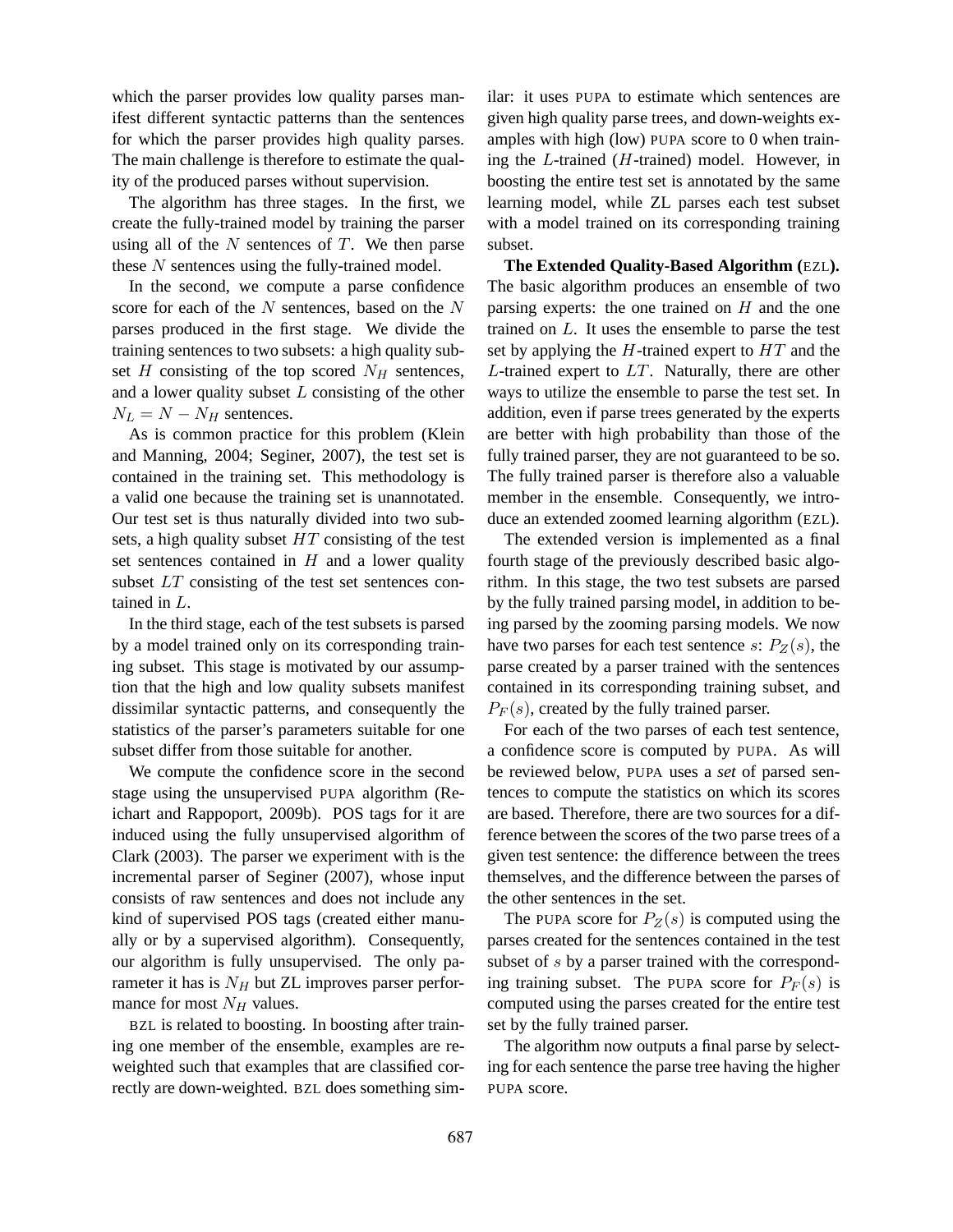**The** PUPA **Confidence Score.** In the second and fourth stages of the confidence-based algorithms, an unsupervised confidence score is computed for each of the induced parse trees. The confidence score algorithm we use is the POS-based Unsupervised Parse Assessment (PUPA) algorithm (Reichart and Rappoport, 2009b). We provide here a brief description of this algorithm.

The input to PUPA is a set  $I$  of parsed sentences, and its output consists of a confidence score in  $[0, 1]$ assigned to each sentence in I.

The PUPA algorithm collects statistics of the syntactic structures (parse tree constituents) contained in the set  $I$  of parsed sentences. The constituent representation is based on the POS tags of the words in the yield of the constituent and of the words in the yields of neighboring constituents. We follow Reichart and Rappoport (2009b) and induce the POS tags using the fully unsupervised POS induction algorithm of Clark (2003).

The algorithm then goes over each individual tree in the set  $I$  and scores it according to the collected statistics The PUPA algorithm is guided by the idea that syntactic structures that are frequently created by the parser are more likely to be correct than structures the parser produces less frequently. Therefore, constituents that are more frequent in the set  $I$  receive higher scores after proper regularization is applied to prevent potential biases. The tree score is a combination of the scores of its constituents.

Full details of the PUPA algorithm are given in (Reichart and Rappoport, 2009b). The resulting score was shown to be strongly correlated with the extrinsic quality of the parse tree, defined to be its Fscore similarity to the manually created (gold standard) parse tree of the sentence.

## **4 Experimental Setup**

We experimented with three English corpora: the WSJ Penn Treebank (Marcus et al., 1993) consisting of economic newspaper texts, the BROWN corpus (Francis and Kucera, 1979) consisting of texts of various English genres (e.g. fiction, humor, romance, mystery and adventure) and the GENIA corpus (Kim et al., 2003) consisting of abstracts of scientific articles from the biological domain. All corpora were stripped of all annotation (bracketing and POS tags).

For all corpora we report the parser performance on the entire corpus (WSJ: 49206 sentences, BROWN: 24243 sentences, GENIA: 4661 sentences). For WSJ we also provide an analysis of the performance of the parser when applied to sentences of bounded length. These sub-corpora are WSJ10 (7422 sentences), WSJ20 (25522 sentences) and WSJ40 (47513 sentences) where WSJY denotes the subset of WSJ containing sentences of length at most Y (excluding punctuation).

Seginer's parser achieves its best reported results when trained on the full WSJ corpus. Consequently, for all corpora, we compare the performance of the parser when trained with the ZL algorithms to its performance when trained with the full corpus.

The POS tags required as input by the PUPA algorithm are induced by the fully unsupervised POS induction algorithm of Clark  $(2003)^2$ . Reichart and Rappoport (2009b) demonstrated an unsupervised technique for the estimation of the number of induced POS tags with which the correlation between PUPA's score and the parse F-score is maximized. When exploring an experimental setup identical to our WSJ setup, they set the number of induced tags to be 5. We therefore induced 5 POS tags for each corpus, using all its sentences as input for Clark's algorithm. Our implementation of the PUPA algorithm will be made available on line.

For each corpus we performed  $K$  experiments with each of the three ZL algorithms, where  $K$ equals to the number of sentences in the corpus divided by 1000 (rounded upwards). In each experiment the size of the high quality  $H$  and lower quality L training subsets is different. H consists of the  $N_H$ top ranked sentences according to PUPA (or  $N_H$  randomly selected sentences for RZL), with  $N_H$  changing from 1000 upwards in steps of 1000. L consists of the rest of the sentences in the training corpus (WSJ). The results reported for RZL are averaged over 10 runs.

We report the parser performance on the test corpus for each training protocol. Following the unsupervised parsing literature multiple brackets and brackets covering a single word are not counted, but the sentence level bracket is. We exclude punctua-

<sup>2</sup>www.cs.rhul.ac.uk/home/alexc/RHUL/Downloads.html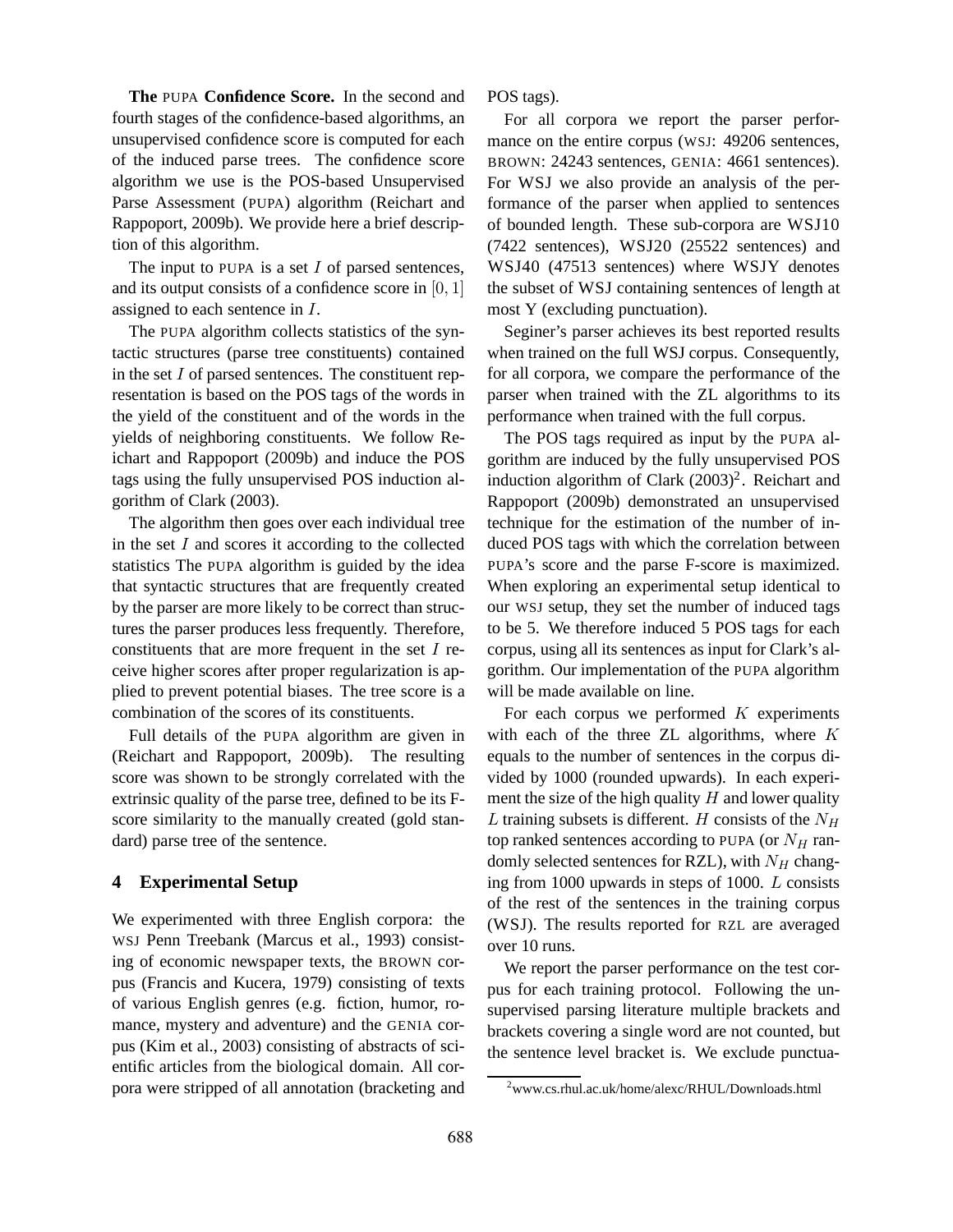|            |         | $WSJ10, F(Full) = 76$ |         | $WSJ20, F(Full) = 64.82$ |         |         |         | $WSJ40, F(Full) = 57.54$ |         | WSJ, $F$ (Full) = 56.7 |         |         |
|------------|---------|-----------------------|---------|--------------------------|---------|---------|---------|--------------------------|---------|------------------------|---------|---------|
| $N_H$      | 25%     | 50%                   | $75\%$  | 25%                      | 50%     | $75\%$  | 25%     | 50%                      | 75%     | 25%                    | 50%     | 75%     |
| EZL        | 76.38   | 76.80                 | 76.14   | 65.75                    | 66.14   | 65.66   | 58.32   | 58.75                    | 58.56   | 57.47                  | 57.90   | 57.73   |
|            | $+0.38$ | $+0.80$               | $+0.14$ | $+0.93$                  | $+1.30$ | $+0.82$ | $+0.78$ | $+1.21$                  | $+1.02$ | $+0.77$                | $+1.20$ | $+1.13$ |
| <b>BZL</b> | 75.07   | 75.78                 | 75.02   | 65.08                    | 65.74   | 64.79   | 58.13   | 58.70                    | 58.21   | 57.30                  | 57.88   | 57.66   |
|            | $-0.93$ | $-0.22$               | $-0.98$ | $+0.26$                  | $+0.92$ | $-0.03$ | $+0.59$ | $+1.16$                  | $+0.67$ | $+0.60$                | $+1.18$ | $+1.06$ |
| RZL        | 75.41   | 75.00                 | 75.32   | 64.43                    | 64.66   | 65.32   | 57.27   | 57.63                    | 58.39   | 56.44                  | 56.84   | 57.59   |
|            | $-0.59$ | $-1.00$               | $-0.68$ | $-0.39$                  | $-0.16$ | $+0.50$ | $-0.27$ | $+0.09$                  | $+0.85$ | $-0.26$                | $+0.14$ | $+0.89$ |

|            | WSJ10   |         |         | WSJ20   |         |      |      | WSJ40 |      | <b>WSJ</b> |      |      |
|------------|---------|---------|---------|---------|---------|------|------|-------|------|------------|------|------|
| LΤ         | 10%     | 20%     | 30%     | 10%     | 20%     | 30%  | 10%  | 20%   | 30%  | 10%        | 20%  | 30%  |
| EZL        | 1.32    | 0.95    | 0.61    | 2.98    | 3.13    | 1.76 | 2.60 | 2.80  | 2.62 | 2.44       | 2.40 | 2.50 |
| <b>BZL</b> | 0.37    | 0.80    | 0.53    | 2.38    | 3.12    | .23  | 2.34 | 3.20  | 3.35 | 2.28       | 2.50 | 3.23 |
| <b>RZL</b> | $-2.10$ | $-1.88$ | $-1.20$ | $-0.91$ | $-0.50$ | 0.72 | 0.30 | 0.35  | 1.50 | 0.34       | 0.50 | 0.60 |

Table 1: Performance of the EZL, BZL and RZL algorithms in the WSJ experiments (results for BROWN and GENIA are shown in Table 2). Results are presented for four test corpora WSJ10, WSJ20, WSJ40 and the entire WSJ. **Top table:** Results for various values of  $N_H$  (the number of sentences in the high quality training subset). Evaluation is performed for all sentences in the test corpora. For each algorithm, the top line is its F-score performance and the bottom line is the difference from the F-score of the fully-trained Seginer parser (denoted by F(Full)). The EZL algorithm is superior. **Bottom table:** Results for various lower quality test subsets. Presented are the differences from the F-score of the fully-trained Seginer parser. The test subsets selected by different algorithms for a specific  $N_H$ value are not necessarily identical and for the sub-corpora they are not necessarily of identical size. Reported are the improvements for the LT 's of smallest size which is over 10%, 20%, and 30% of the test corpus (the top table reports results for the entire test set, which is why we can report F-scores there). The LT set size is denoted with  $|LT|$ .

tion and null elements as in (Klein, 2005). To evaluate the quality of a parse tree with respect to its gold standard, the unlabeled parsing F-score is used.

#### **5 Results**

**Entire Corpus Results.** We start by discussing the effect of ZL on the performance of the Seginer parser when no length restriction is imposed on the test corpus sentences (WSJ, BROWN and GENIA).

Table 1 (top, right section, for WSJ), Figure 1 (top line, right graph, for WSJ), and Table 2 (the left section of each table, top table for BROWN and bottom table for GENIA) present the difference between the F-score performance of the Seginer parser when trained with the ZL algorithms and the parser's performance when trained with the entire corpus.

For all test corpora and sizes of the high quality training subset  $(N_H)$ , zoomed learning improves the parser performance. ZL improves the parser performance by 1.13% (WSJ), 1.46% (BROWN, the number does not appear in the table) and 4.47% (GENIA).

For WSJ, the most substantial improvement is pro-

vided by EZL, while for BROWN and GENIA the best results for some  $N_H$  values are achieved by BZL and for others by EZL (and for GENIA with small  $N_H$ values even by RZL).

Note, that for all three corpora zoomed learning with random selection (RZL) improves the parser performance on the entire test corpus, although to a lesser extent than confidence-based ZL. This is true for almost all  $N_H$  values, including those that do not appear in the tables. See Figure 1 (top line, rightmost graph) for WSJ.

We follow the unsupervised parsing literature and provide performance analysis for WSJ sentences of bounded length (WSJ10, WSJ20 and WSJ40). To prevent clutter, for BROWN and GENIA we report only entire corpus results.

Table 1 (top, left three sections) and Figure 1 (top line, three leftmost graphs) present results for WSJ10, WSJ20 and WSJ40.

The result patterns for the sub-corpora are similar to those reported for the entire WSJ corpus. EZL and BZL both improve over the fully-trained parser, and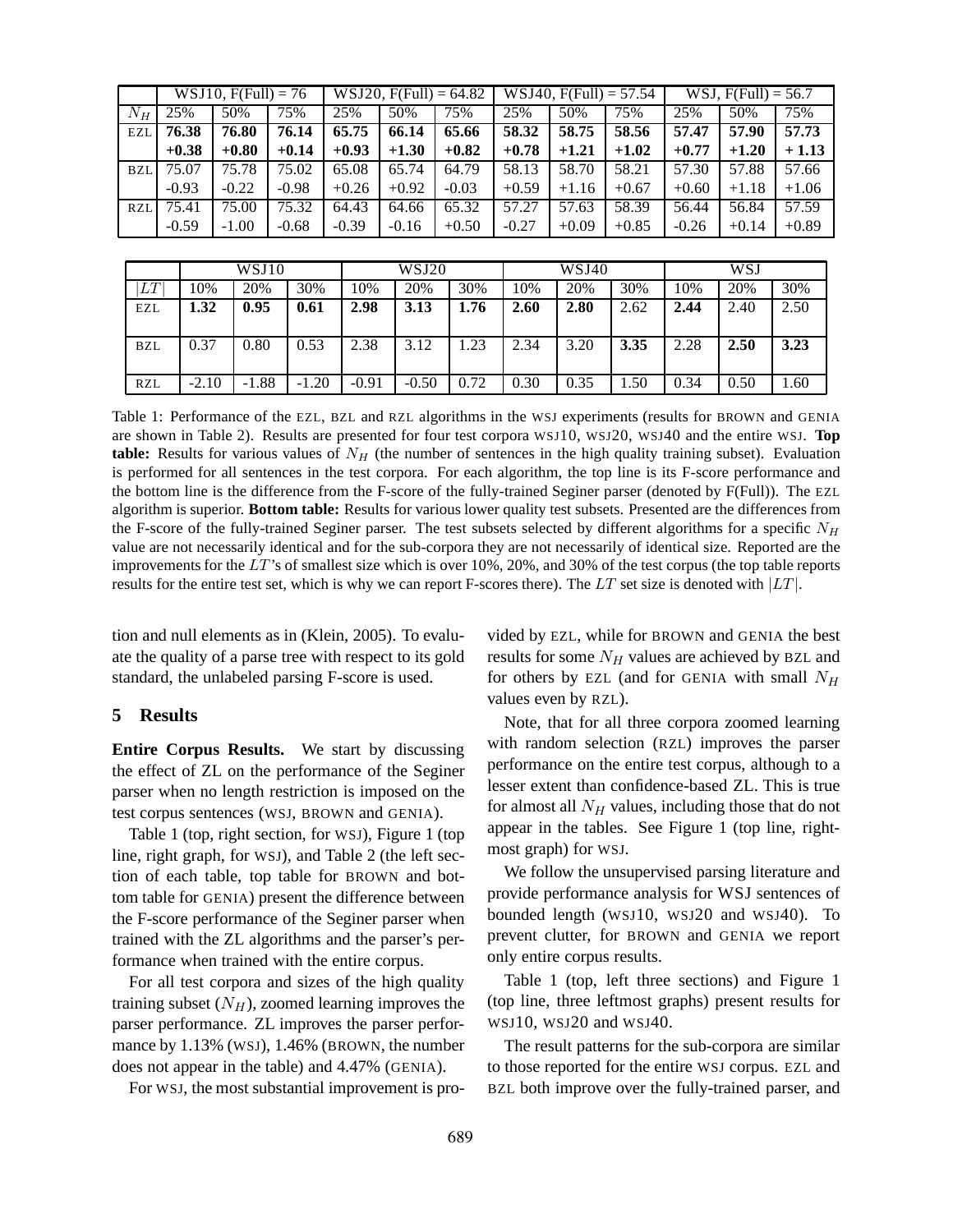| <b>BROWN</b> |       | ENTIRE CORPUS $(F = 57.19)$ |      |         |         |      | LT   |      | HТ      |         |         |         |
|--------------|-------|-----------------------------|------|---------|---------|------|------|------|---------|---------|---------|---------|
| $N_H$        | 10%   | 30%                         | 50%  | 70%     | 10%     | 30%  | 50%  | 70%  | 10%     | 30%     | 50%     | $70\%$  |
| <b>EZL</b>   | 0.55  | 0.69                        | 0.64 | 0.66    | 0.65    | 0.82 | 1.15 | 1.31 | $-1.44$ | $-0.03$ | 0.04    | 0.30    |
| <b>BZL</b>   | 1.11  | 0.80                        | 0.02 | $-0.10$ | 1.42    | 1.20 | 0.76 | 0.51 | $-4.80$ | $-1.30$ | $-0.79$ | $-0.37$ |
| <b>RZL</b>   | 0.257 | 0.755                       | 0.49 | 0.24    | 0.23    | 0.75 | 0.60 | 0.53 | 0.44    | 0.76    | 0.42    | 0.12    |
|              |       |                             |      |         |         |      |      |      |         |         |         |         |
| <b>GENIA</b> |       | ENTIRE CORPUS $(F = 42.71)$ |      |         |         |      | LТ   |      | HТ      |         |         |         |
| $N_H$        | 10%   | 30%                         | 50%  | 70%     | 10%     | 30%  | 50%  | 70%  | 10%     | 30%     | 50%     | 70%     |
| EZL          | 0.01  | 0.83                        | 1.10 | 1.66    | $-0.01$ | 0.76 | 0.80 | 3.37 | 0.34    | .00.    | 1.40    | .55     |

Table 2: Results for the BROWN (top table) and GENIA (bottom table) corpora. Results are presented for the entire corpus (left column section), the low quality test subset (middle column section,  $LT$ ) and the high quality test subset (right column section,  $HT$ ) of each corpus, as a function of the high quality training set size  $(N_H)$ . Since the tables present entire corpus results, the training and test subsets are identical.

BZL -0.46 1.40 **2.74 4.47** -0.54 0.40 0.96 **4.09** 0.42 **4.29 4.60 5.49** RZL **0.61 1.70** 2.09 1.99 **0.28 2.08 3.30** 3.86 **3.04** 3.22 2.80 1.85

the improvement of the former is more substantial.

**Baselines.** A key principle of ZL is the selection of subsets that are better parsed by a parser trained only with the sentences they contain than with a parser trained with the entire training corpus. To verify the importance of this principle we considered two alternative training protocols.

In the first, the entire test corpus is parsed with a parser that was trained with a subset of randomly selected sentences from the training set. We run this protocol for all three corpora (and for the WSJ subcorpora) with various training set sizes and obtained substantial degradation in the parser performance. The performance monotonically increases with the training set size and reached its maximum when the entire corpus is used. We conclude that using less training material harms the parser performance if a test subset is not carefully selected.

The second protocol is the 'less is more protocol of Spitkovsky et al., (2010) in which we parsed each test corpus using a parser that was trained with all training sentences of a bounded length. Unlike in their paper, in which this protocol improves the perofrmance of the DMV unsupervised dependency parser (Klein and Manning, 2004), for the Seginer parser the protocol harms the results. When parsing the entire WSJ with a WSJ10-trained parser or with a WSJ20-trained parser, the F-score results are 59.99% and 72.22% compared to 76.00% of the fully-trained parser. For GENIA the numbers are 15.61 and 35.87 compared to 42.71 and for BROWN they are 36.05 and 50.02 compared to  $57.19<sup>3</sup>$ .

It is also interesting that sentence length is generally not a good subset selection criterion for ZL. When parsing WSJ10 with a WSJ10-trained parser, F-score results are 59.29 while the F-score of the fully-trained parser on this corpus is 76.00. The same phenomenon is observed with WSJ20 (F-score of 61.90 with WSJ20 training and of 64.82 with the entire WSJ training), and for the BROWN corpus (65.01 vs. 69.43 for BROWN10 and 61.90 vs 62.92 for BROWN20). For GENIA, however, while parsing GENIA10 with a GENIA10-trained parser harms the performance (45.28 vs. 60.23), parsing GENIA20 with a GENIA20-trained parser enhances the performance (53.23 vs. 50.00).

These results emphasize the power of random selection for ZL as random selection does provide a good selection criterion.

**LT vs. HT.** In what follows we analyze the ZL algorithms aiming to characterize their strengths and weaknesses.

Table 1 (bottom), the middle and right sections of Table 2 (both tables) and Figure 1 (second and third lines) present the performance of the ZL algorithms on the lower quality and higher quality test subsets  $(LT$  and  $HT)$ . The results patterns for WSJ and BROWN are different than those of GENIA.

For WSJ (and its sub-corpora) and BROWN,

<sup>&</sup>lt;sup>3</sup>We repeated this protocol multiple times for each corpus, training the parser with sentences of length 5 to 45 in steps of 5. In all cases we observed performance degradation compared to the fully-trained parser.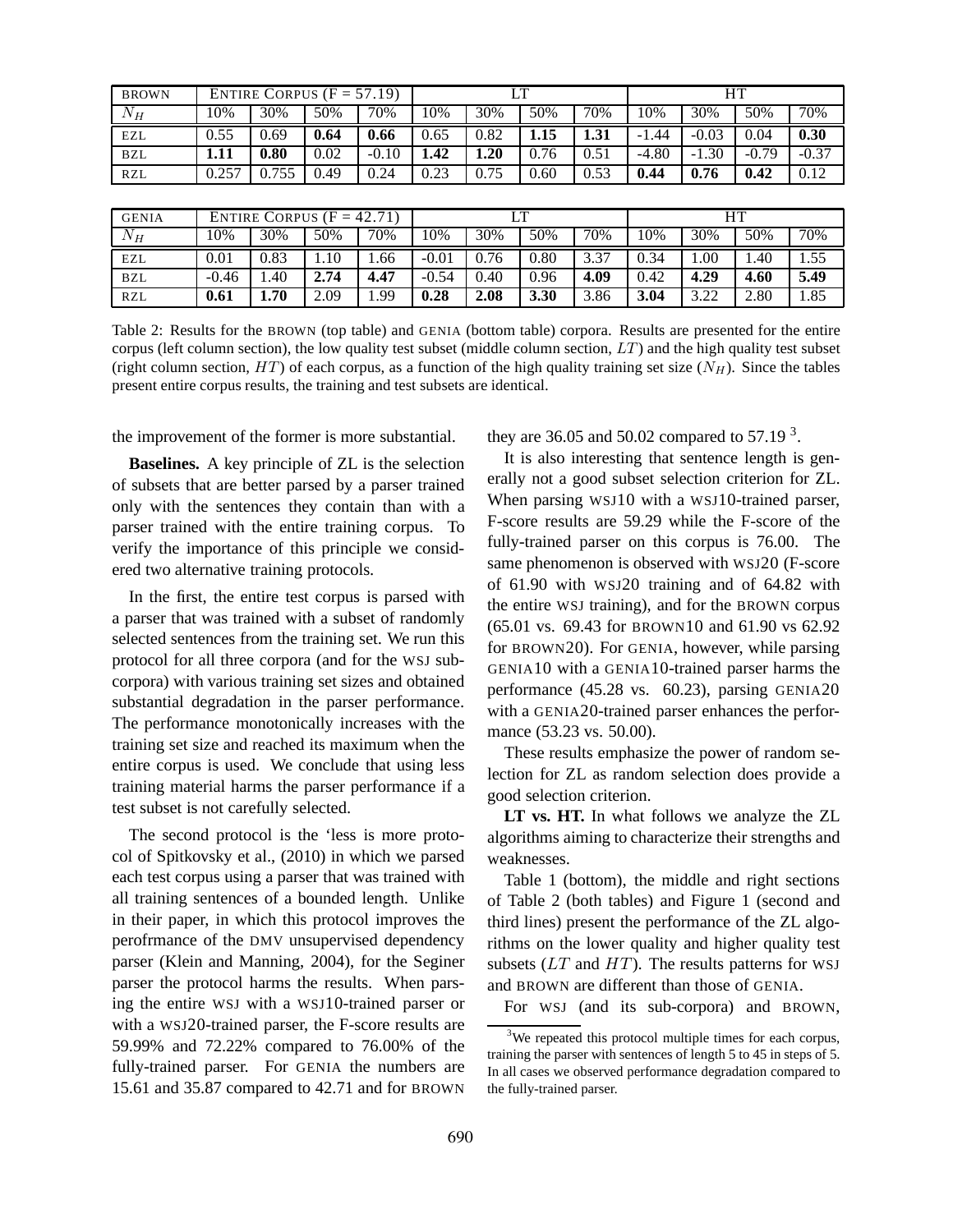

Figure 1: WSJ results. **Top Three Lines:** Difference in F-score performance of the Seginer parser between training with ZL and training with the entire WSJ corpus. Results are presented for the entire corpus (top line), the lower quality test subset  $(LT, m$  middle line) and the higher quality test subset  $(HT, b$  bottom line) as a function of the size of the high quality training subset  $X = N_H$ , measured in sentences. The curve with triangles is for the extended zoomed learning algorithm (EZL), the solid curve is for the basic zoomed learning algorithm (BZL) and the dashed curve is for zoomed learning with random selection (RZL). **Bottom line:** Comparison between the performance of the Seginer parser with the EZL algorithm (curves with triangles) and when subset selection is performed using the oracle F-score of the trees (solid curves). F-score differences from the performance of the fully trained parser are presented for the WSJ test corpus as a function of  $N_H$ , the high quality training subset size. Oracle selection is superior for the lower quality subset but inferior for the high quality subset.

confidence-based ZL (BZL and EZL) provides a substantial improvement for  $LT$ . For WSJ, F-score improvement is up to 1.32% (WSJ10), 3.13% (WSJ20), 3.35% (WSJ40) and 3.23% (the entire WSJ). For BROWN the improvement is up to 1.42%.

For HT, confidence-based ZL is less effective when these corpora are considered. As indicated in the third line of Figure 1, for WSJ and its subcorpora, EZL leads to a small improvement on HT, while BZL generally leads to a performance degradation on this test subset. For BROWN (the right section of Table 2 (top)), confidence-based ZL generally leads to a performance degradation on HT.

For GENIA, EZL and BZL improve the parser performance on both  $LT$  and  $HT$  for most  $N_H$  values. Understanding this difference is a subject for future research. Our initial hypothesis is that due to the relative small size of the GENIA corpus (4661 sentences compared 24243 and 49206 sentences of WSJ and BROWN respectively), there is more room for improvement in the parser performance on this corpus, and consequently ZL improves on both sets.

**Oracle Analysis.** Confidence-based ZL is based on the idea that sentences for which the fully-trained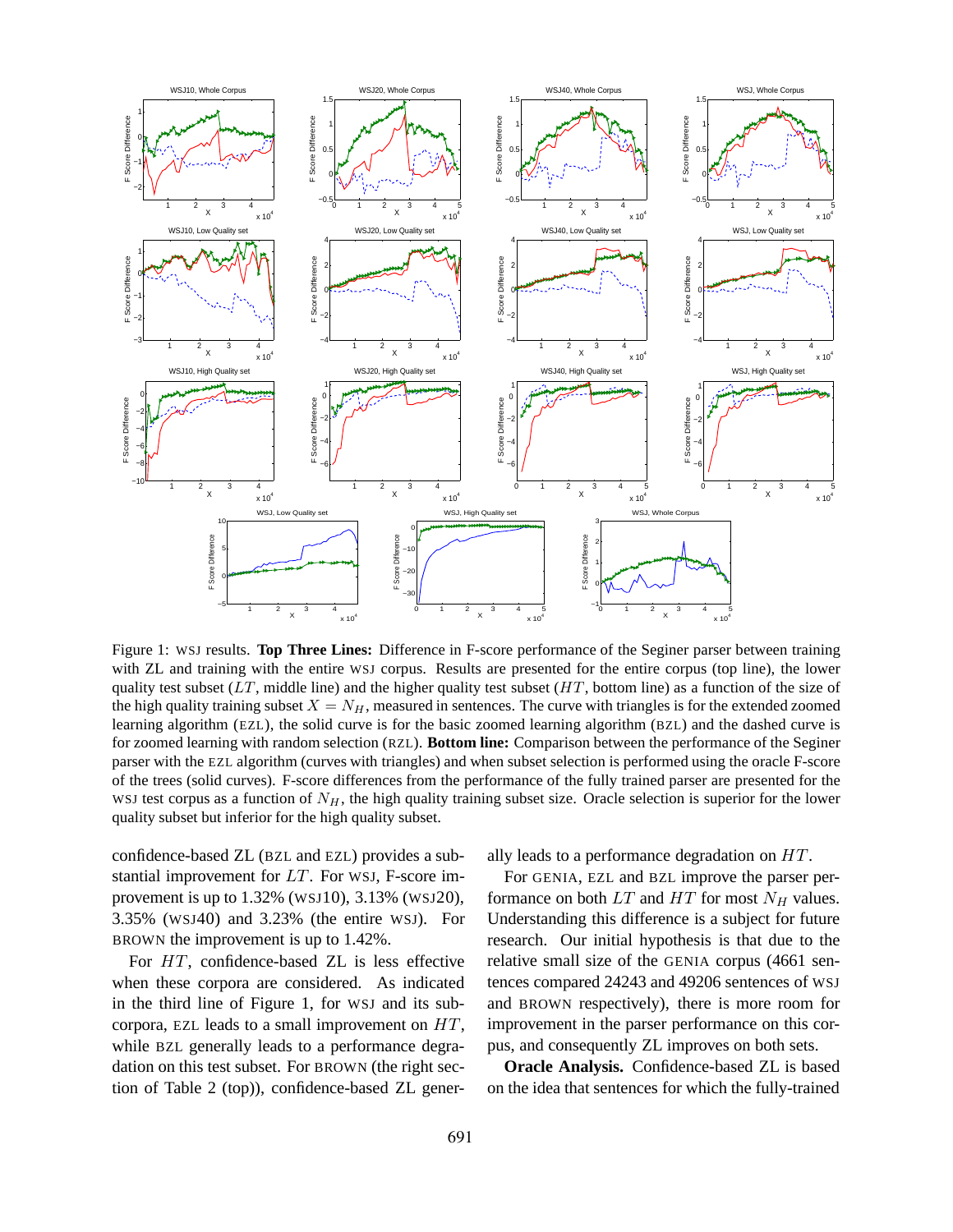parser provides parses of similar quality manifest similar syntactic patterns. Consequently, the parser performance on a set of such sentences can be improved if it is trained only with the sentences contained in the set. An oracle experiment, where selection is based on the F-score computed using the gold standard tree instead of on the PUPA score, can shed light on the validity of this idea.

Figure 1 (bottom line) compares the performance of EZL with that of the oracle-based zoomed learning algorithm when the test corpus is the entire WSJ. For the low quality test subset, oracle selection is dramatically better than confidence-based selection. For the high quality test subset the opposite pattern holds, that is, EZL is superior. These differences lead to the entire corpus pattern where EZL is superior for most  $N_H$  values.

Oracle-based and confidence-based zoomed learning demonstrate the same trend: they improve over the baseline for LT much more than for HT. For HT, oracle-based ZL even harms results and so does BZL, which does not benefit from the averaging effect of EZL. The magnitude of the effect of oracle-based zoomed learning is much stronger. These results support our idea that training the parser on a set selected by a well-designed confidence test leads to improvement of the parser performance for the selected sentences when the fully-trained parser produces parses of mediocre quality for them.

Integration of the experimental results for zoomed learning with the three selection methods: random, confidence-based and oracle-based leads to an important conclusion that should guide future research. The more accurate the confidence score used by the zoomed learning algorithm, the more substantial is the performance improvement for the low quality test subset, at the cost of more substantial degradation in the performance on the high quality subset (but recall the different GENIA pattern which should be further explored).

EZL **Variants.** For confidence-based ZL we explored two methods for utilizing the ensemble members for generating a final parse tree for each of the test sentences. In BZL, the L-trained parser and the H-trained parser generate parse trees for LT and HT sentences respectively. In EZL, for each sentence the final parse is selected between the parse created by a parser trained with the sentences contained in its corresponding training subset, and the parse created by the fully trained parser.

There are other ways to use the ensemble members. While for all corpora it is beneficial to use the L-trained parser for the low quality test subset  $(LT)$ , the results for WSJ and BROWN imply that it might be better to use the fully-trained parser or the EZL algorithm to parse the high quality test subset  $(HT)$ . We have experimented with these methods and got only a minor improvement over the results reported here (improvement is more substantial for BROWN than for WSJ but does not exceed 0.5% for both). This can also be inferred from the relative minor performance degradation of BZL and EZL on HT.

We also explored a ZL scenario in which the entire test set is parsed either by the  $H$ -trained parser or by the L-trained parser. These protocols result in substantial degradation in parser performance (compared to the fully-trained parser) since the performance of the  $H$ -trained parser on  $LT$  and the performance of the L-trained parser on HT are poor.

### **6 Conclusions**

We introduced zoomed learning – a training algorithm for unsupervised parsers. We applied three variants of ZL to the best fully unsupervised parsing algorithm (Seginer, 2007) and show an improvement of up to 4.47% in three English domains: WSJ, BROWN and GENIA.

Future research should focus on the development of more accurate estimators of parser output quality, and experimentation with different corpora, languages and parsers.

Developing a quality assessment algorithm for dependency trees will allow us to apply confidencebased ZL to unsupervised dependency parsing. Particularly, it will enable us to explore the combination of the methods proposed in (Spitkovsky et al., 2010) with ZL for the DMV model and to integrate the PUPA score into their bootstrapping algorithm.

Another direction is to apply ZL to other NLP tasks and ML areas, supervised and unsupervised.